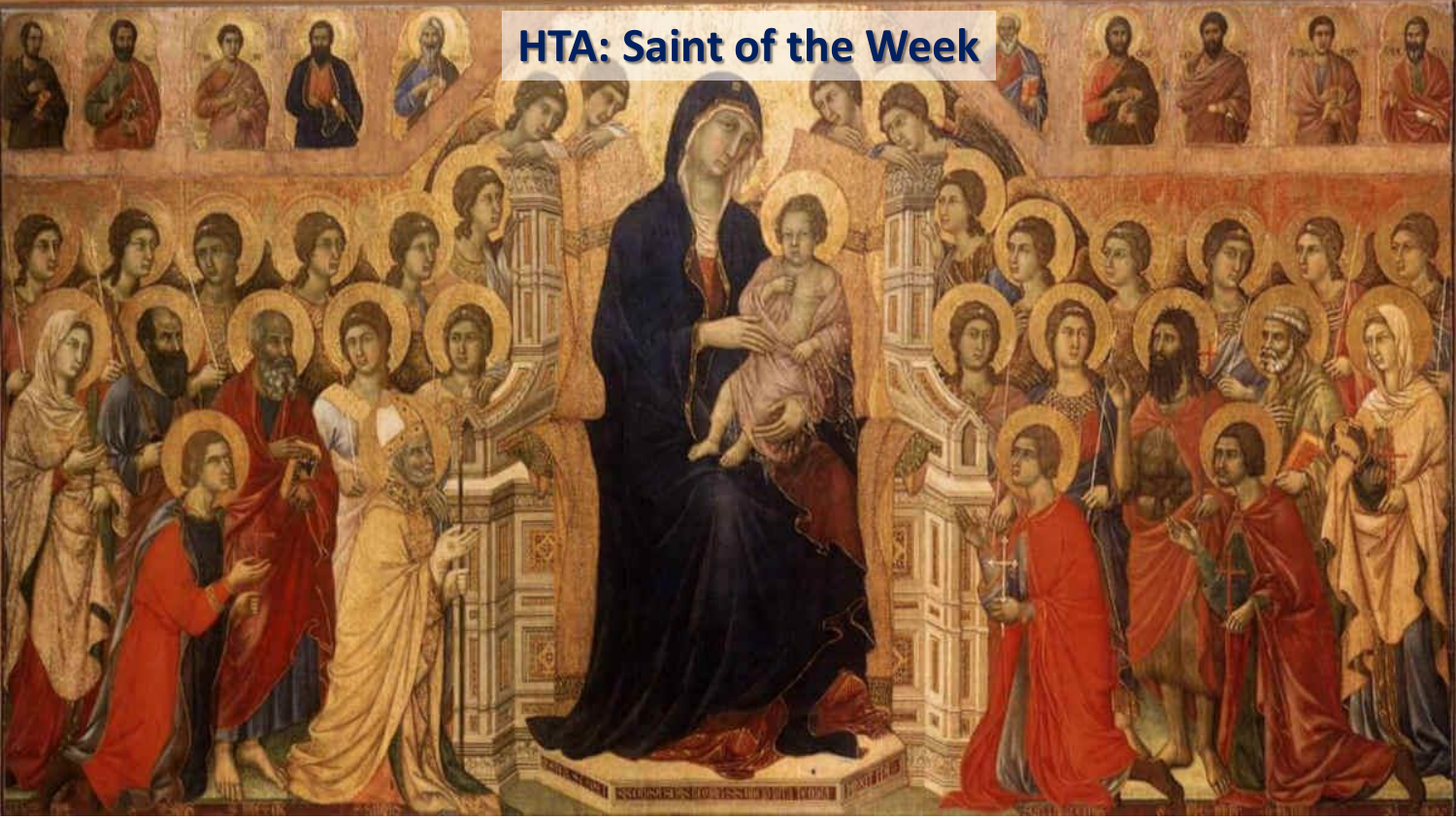

## **St Oscar Romero**

The night before he was murdered while celebrating Mass, Archbishop Oscar Romero of San Salvador said on the radio: "I would like to appeal in a special way to the men of the army, and in particular to the troops of the National Guard, the police, and the garrisons. Brothers, you belong to our own people. You kill your own brother peasants; and in the face of an order to kill that is given by a man, the law of God that says 'Do not kill!' should prevail.

"No soldier is obliged to obey an order counter to the law of God. No one has to comply with an immoral law. It is the time now that you recover your conscience and obey its dictates rather than the command of sin. . . . Therefore, in the name of God, and in the name of this long-suffering people, whose laments rise to heaven every day more tumultuous, I beseech you, I beg you, I command you! In the name of God: 'Cease the repression!'"

Simultaneously, Romero had eloquently upheld the gospel and effectively signed his own death warrant. When he was appointed archbishop of San Salvador in 1977, Bishop Romero was considered a very "safe" choice. He had served as auxiliary bishop there for four years before his three years as bishop of Santiago de Maria.

Oscar's father wanted him to be a carpenter—a trade for which he demonstrated some talent. Seminary classes in El Salvador preceded his studies at Rome's Gregorian University and his ordination in 1942. After earning a doctorate in ascetical theology, he returned home and became a parish priest and later rector of an inter-diocesan seminary.